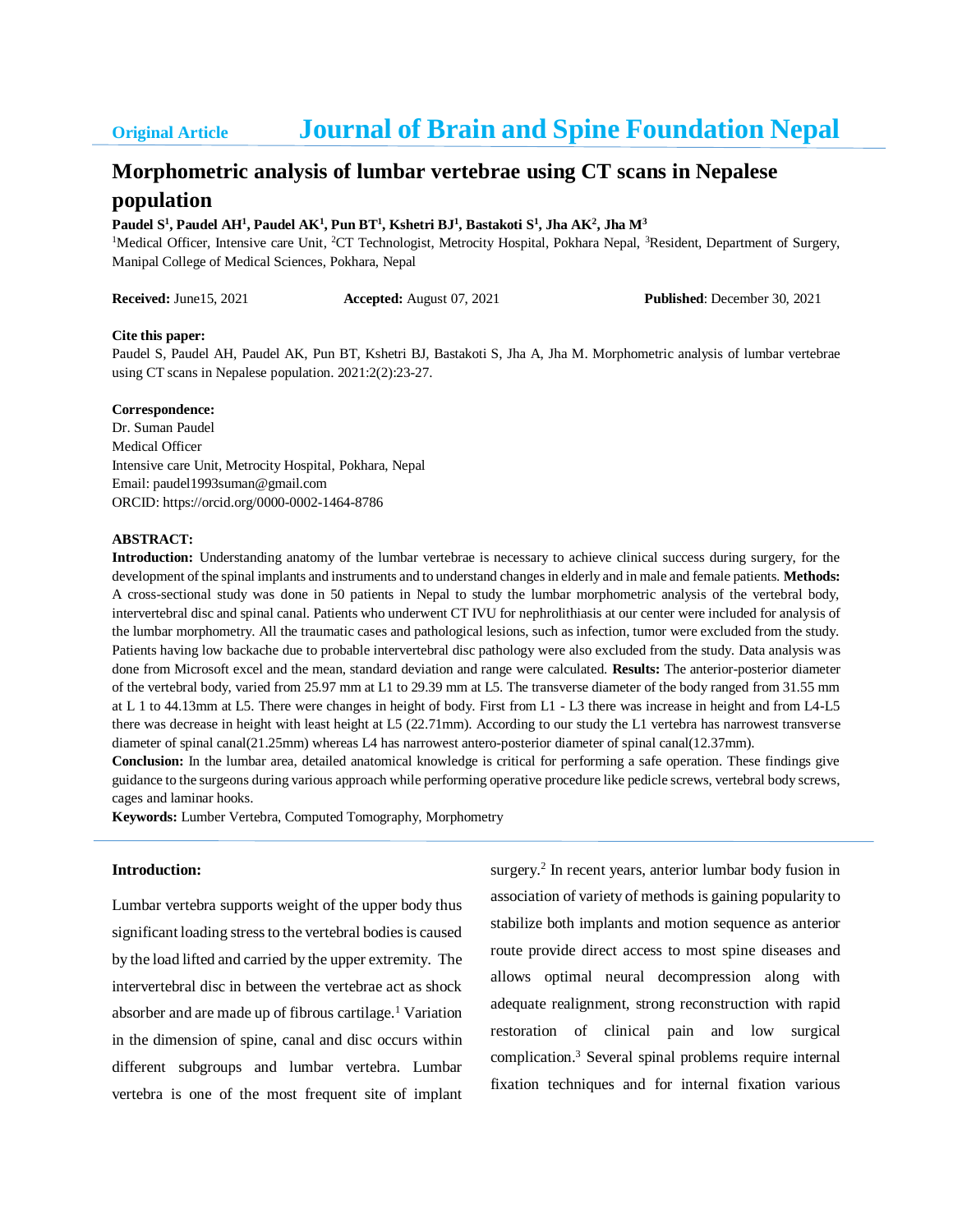devices can be applied for spine immobilization with help of screw inserted through pedicle.<sup>1</sup>

Understanding anatomy of the patient is thus necessary to achieve clinical success, to appreciate the patterns of lumbar vertebra anatomy during anterior approach, for the development of the spinal implants and instruments, to understand changes in elderly, to define the abnormality/disease state and thus to access the need for proper medical and surgical treatment.<sup>4-6</sup>

There are many studies in West and few recent studies in Asian population to determine the morphometry of lumbar spine.<sup>1,3,7,8</sup> Most of the studies have been carried out in cadaver or dry vertebrae specimen.<sup>9,10</sup> Computed tomographic or Magnetic Resonance Imaging (MRI) studies in morphometry has been introduced in morphometric analysis in recent years.<sup>11,12</sup> There are very sparse series of lumbar morphometry from Nepal, that too using dry vertebral specimen, plain X-ray or  $MRI$ <sup>13-15</sup>. The aim of this study is to present various anthropometric characteristics of lumbar vertebra, disc and canal from CT images of the lumbar spine in Nepalese population reported at a tertiary care hospital. The difference in dimensions obtained from the study among population of different race and sex is then compared.

#### **Methods:**

A cross-sectional study was done among the 50 patients in one of the tertiary center in Nepal over the period of one month. All cases included were Nepalese citizen of age between 20-80 years old, who underwent CT IVU for nephrolithiasis at our center. All the traumatic cases and pathological lesions, such as infection, tumor were excluded from the study. Patients having low backache due to probable intervertebral disc pathology were also excluded from the study.

The variables measured from the study were AP diameter, height and transverse diameter of L1-L5 vertebrae and Lumbar disc (L1-L5), and AP and transverse diameter of Lumbar spinal canal of people of various age, sex and ethnic group.

Data analysis was done from Microsoft excel. All the data were entered in excel and the mean, standard deviation and range were calculated.

#### **Results:**

There were 50 cases with 48% males and 52% females. Mean age of the sample was 39.34(Standard deviation 16.54) years. The mean, Standard deviation and range of various dimensions of Lumbar spine, Disc and Canal are tabulated in Table 1,2 and 3 respectively similarly its variance with gender and ethnicity in Table 4 and 5 respectively.

Table 1: Dimensions of Lumbar Vertebral Body

| Dimensions        | Mean(in mm) | <b>SD</b> |
|-------------------|-------------|-----------|
| L1 AP             | 25.97       | 2.52      |
| $L2$ AP           | 27.12       | 2.51      |
| L <sub>3</sub> AP | 28.58       | 2.05      |
| L4 AP             | 29.54       | 2.03      |
| L5AP              | 29.39       | 2.35      |
| L1 H              | 23.04       | 2.29      |
| L2 H              | 23.67       | 1.76      |
| L3 H              | 23.80       | 1.76      |
| L4 H              | 23.15       | 1.92      |
| L5 H              | 22.71       | 2.34      |
| L1T               | 31.55       | 4.50      |
| L2 T              | 34.49       | 4.62      |
| L3 T              | 37.33       | 5.25      |
| L4 T              | 39.56       | 5.79      |
| L5 T              | 44.13       | 7.92      |

#### **Discussion:**

The study shows various morphometric characteristics of lumbar vertebra, disc and canal from CT images of the lumbar spine in Nepalese population. The anteriorposterior diameter of the vertebral body, when measured in the CT scan, varied from 25.97 mm at L1 to 29.39 mm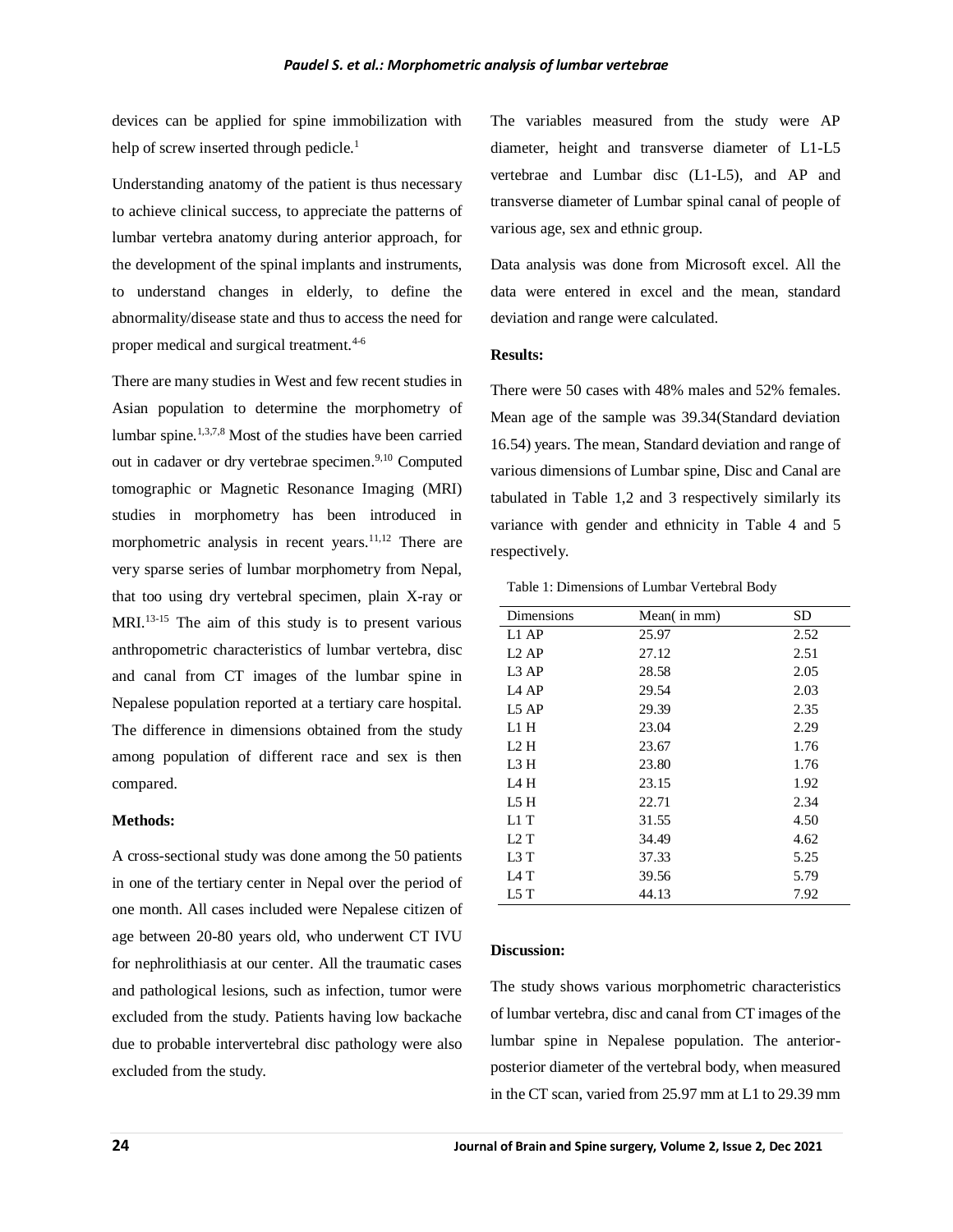at L5. There was gradual increase in the AP diameter from L 1 to L5. The transverse diameter of the body in the specimen ranged from 31.55 mm at L 1 to 44.13mm at L5. There was a gradual increase in the transverse diameter from L1 to L5. There were changes in height of body. First from L1 - L3 there was increase in height and from L4-L5 there was decrease in height with least height at L5 (22.71mm). There was a gradual increase in antero-posterior, transverse diameter and height of lumbar disc from L1-L5 in Nepalese populations. A study conducted by Jitendra Gupta et al in 210 male and female cadaveric bone showed similar gradual increase in antero-posterior and transverse diameter of lumbar vertebra from L1 to L5.<sup>1</sup>

Table 2: Dimensions of Lumbar Disc

| Dimensions        | Mean(mm) | SD   |
|-------------------|----------|------|
| $L1/L2$ Disc AP   | 29.45    | 2.90 |
| $1.2/1.3$ Disc AP | 31.16    | 3.06 |
| $1.3/1A$ Disc AP  | 31.86    | 2.77 |
| $IA/IA$ Disc AP   | 32.44    | 3.03 |
| $1.1/1.2$ Disc H  | 6.96     | 1.44 |
| $1.2/1.3$ Disc H  | 8.37     | 1.89 |
| L3/L4 Disc H      | 9.42     | 1.62 |
| $IA/IA$ Disc H    | 10.03    | 2.06 |
| $L1/L2$ Disc T    | 40.86    | 4.02 |
| $1.2/1.3$ Disc T  | 44.64    | 4.19 |
| $1.3/1A$ Disc T   | 46.18    | 4.66 |
| $IA/IA$ Disc T    | 48.09    | 4.71 |

According to our study the L1 vertebra has narrowest transverse diameter of spinal canal(21.25mm) whereas L4 has narrowest antero-posterior diameter of spinal canal(12.37mm). A study conducted by Zhou SH et al also showed spinal canal of L4 vertebra is narrowest  $(23.6 \pm 2.9 \text{ mm})$ .<sup>2</sup>

The antero-posterior diameter of lumbar vertebrae in Nepalese males varied from 27.00mm at L1 to 30.22mm at L4 whereas it was 29.99mm at L5. The height of lumbar vertebral body varied from 23.95mm at L1 to 24.21mm at L3, there was gradual decrease in height from L4 to L5. The transverse diameter of lumbar

vertebra in Nepalese male ranged from 41.95mm at L1 to 46.27mm at L5. The antero-posterior diameter of lumbar vertebrae in Nepalese females varied from 25.02mm at L1 to 28.91mm at L4 whereas it was 29.99 mm at L5. The height of lumbar vertebral body varied from 22.19mm at L1 to 23.42mm at L3, there was gradual decrease in height from L4 to L5. The transverse diameter of lumbar vertebra in Nepalese female ranged from 30.90mm at L1 to 42.15mm at L5. It showed both male and female followed same pattern of changes in lumbar vertebra dimension and Nepalese female has smaller dimension of vertebra compared to male. A cross-sectional study conducted by Muhammad M Alam et al also showed female has a smaller dimensions of lumbar vertebra compared to male in all aspect.<sup>3</sup>

| Table 3: Dimensions of Lumbar Canal |  |
|-------------------------------------|--|
|                                     |  |

| Mean(in mm) | SD   |
|-------------|------|
| 14.05       | 2.26 |
| 13.06       | 2.33 |
| 12.53       | 1.96 |
| 12.37       | 2.03 |
| 13.13       | 3.14 |
| 21.25       | 1.82 |
| 21.58       | 1.82 |
| 21.91       | 1.84 |
| 22.67       | 2.23 |
| 25.34       | 3.49 |
|             |      |

The antero-posterior diameter of lumbar vertebrae in Aryans varied from 26.10mm at L1 to 29.68mm at L5, gradual increase from L1 to L5 whereas in Mongolians there was gradual increase from L1(25.78mm) to L5(29.49mm) but sudden decrease at L5(28.96mm). The height of lumbar vertebrae in Aryans increased from L1(23.16mm) to L3(23.96mm) then decreased from L4(23.38mm) to L5(22.87mm). Similar pattern of increase in height from L1-L3(22.86mm-23.57mm) followed by decrease in height from L4-L5 was seen in Mongolian. There was gradual increase in transverse diameter of lumbar vertebrae in Aryans varying from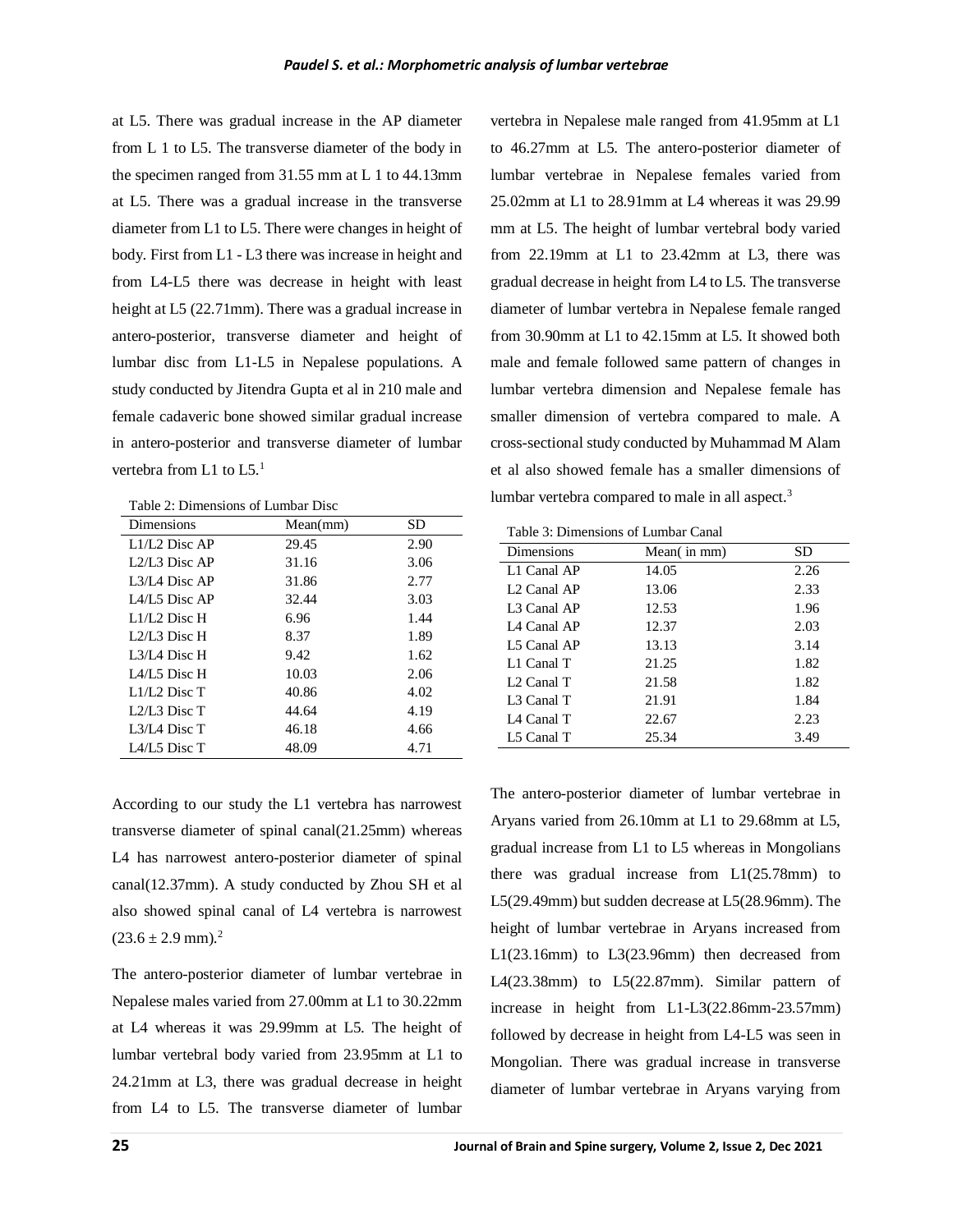30.61mm at L1 to 43.42mm at L5. The transverse diameter also increased from L1(32.96mm) to L5(45.19mm) in Mongolians but the diameter was found to be more at each vertebral in Mongolians compared to Aryans.

Table 4: Dimensions in Males and Females in mm

| Dimensions        | Male(mean) | Female(mean) |
|-------------------|------------|--------------|
| L1 AP(Ant-Post)   | 27.00      | 25.02        |
| $L1$ Height $(H)$ | 23.95      | 22.19        |
| L1 Transverse(T)  | 32.25      | 30.90        |
| $L2$ AP           | 28.05      | 26.25        |
| L2 H              | 24.06      | 23.32        |
| L2 T              | 35.75      | 33.33        |
| L3 AP             | 29.22      | 27.98        |
| L3 H              | 24.21      | 23.42        |
| L3 T              | 39.02      | 35.76        |
| L <sub>4</sub> AP | 30.22      | 28.91        |
| L4 H              | 23.55      | 22.77        |
| L4 T              | 40.93      | 38.29        |
| L5 AP             | 29.99      | 28.84        |
| L5 H              | 23.39      | 22.09        |
| 1.5 T             | 46.27      | 42.15        |

#### **Conclusions:**

In the lumbar area, detailed anatomical knowledge is critical for performing a safe operation. These findings give guidance to the surgeons during various approach while performing operative procedure like pedicle screws, vertebral body screws, cages and laminar hooks.

Table 05: Dimensions in Aryans and Mongolians

| Dimensions            | Aryans(mm) | Mongolian(mm) |
|-----------------------|------------|---------------|
| L1 AP(Ant-Post)       | 26.10      | 25.78         |
| $L1$ Height $(H)$     | 23.16      | 22.86         |
| $L1$ Transverse $(T)$ | 30.61      | 32.96         |
| L <sub>2</sub> AP     | 27.02      | 27.26         |
| L2 H                  | 23.92      | 23.31         |
| L2T                   | 34.27      | 34.83         |
| L3AP                  | 28.56      | 28.60         |
| L3 H                  | 23.96      | 23.57         |
| L3 T                  | 36.99      | 37.83         |
| L <sub>4</sub> AP     | 29.57      | 29.49         |
| L4 H                  | 23.38      | 22.79         |
| L4 T                  | 39.15      | 40.18         |
| L5AP                  | 29.68      | 28.96         |
| L5 H                  | 22.87      | 22.48         |
| L5 T                  | 43.42      | 45.19         |
|                       |            |               |

#### **References:**

- 1. Gupta J, Patil M, Chourishi A, Medical RDG. A Study of Metric Measurement of Lumbar Vertebrae in the Population of. Int J Bioassays. 2012;(1952):128-130. Available from: https://citeseerx.ist.psu.edu/viewdoc/download?doi =10.1.1.924.5066&rep=rep1&type=pdf.
- 2. Zhou SH, McCarthy ID, McGregor AH, Coombs RRH, Hughes SPF. Geometrical dimensions, of the lumbar vertebrae - Analysis of data from digitized CT images. Eur Spine J. 2000;9(3):242-248. <https://doi.org/10.1007/s005860000140>
- 3. Alam MM, Waqas M, Shallwani H, Javed G. Lumbar Morphometry: A Study of Lumbar Vertebrae from a Pakistani Population Using Computed Tomography Scans. Asian Spine J. 2014;8(4):421-6. <https://doi.org/10.4184/asj.2014.8.4.421>
- 4. Olsewski JM, Simmons EH, Kallen FC, Mendel FC, Severin CM, Berens DL. Morphometry of the lumbar spine: anatomical perspectives related to transpe¬dicular fixation. J Bone Joint Surg Am 1990;72:541-9. [https://doi.org/10.2106/00004623-](https://doi.org/10.2106/00004623-199072040-00011) [199072040-00011](https://doi.org/10.2106/00004623-199072040-00011)

5. Acharya S, Dorje T, Srivastava A. Lower dorsal and lumbar pedicle morphometry in Indian population: a study of four hundred fifty vertebrae. Spine (Phila Pa 1976) 2010;35:E378-84. <https://doi.org/10.1097/BRS.0b013e3181cb7f2b>

- 6. Orha AT, Dalcik C, Ilbay K. Evaluation of anthropometric characteristics due to sex and age variables of lumbar vertebra and spinal canal. Anthropologist. 2016;24(2):617-622. <https://doi.org/10.1080/09720073.2016.11892056>
- 7. Bernhardt M, Swartz DE, Clothiaux PL, Crowell RR, White AA 3rd. Posterolateral lumbar and lumbosa¬cral fusion with and without pedicle screw internal fixation. Clin Orthop Relat Res 1992;(284):109-15.

[https://doi.org/10.1097/00003086-199211000-](https://doi.org/10.1097/00003086-199211000-00014) [00014](https://doi.org/10.1097/00003086-199211000-00014)